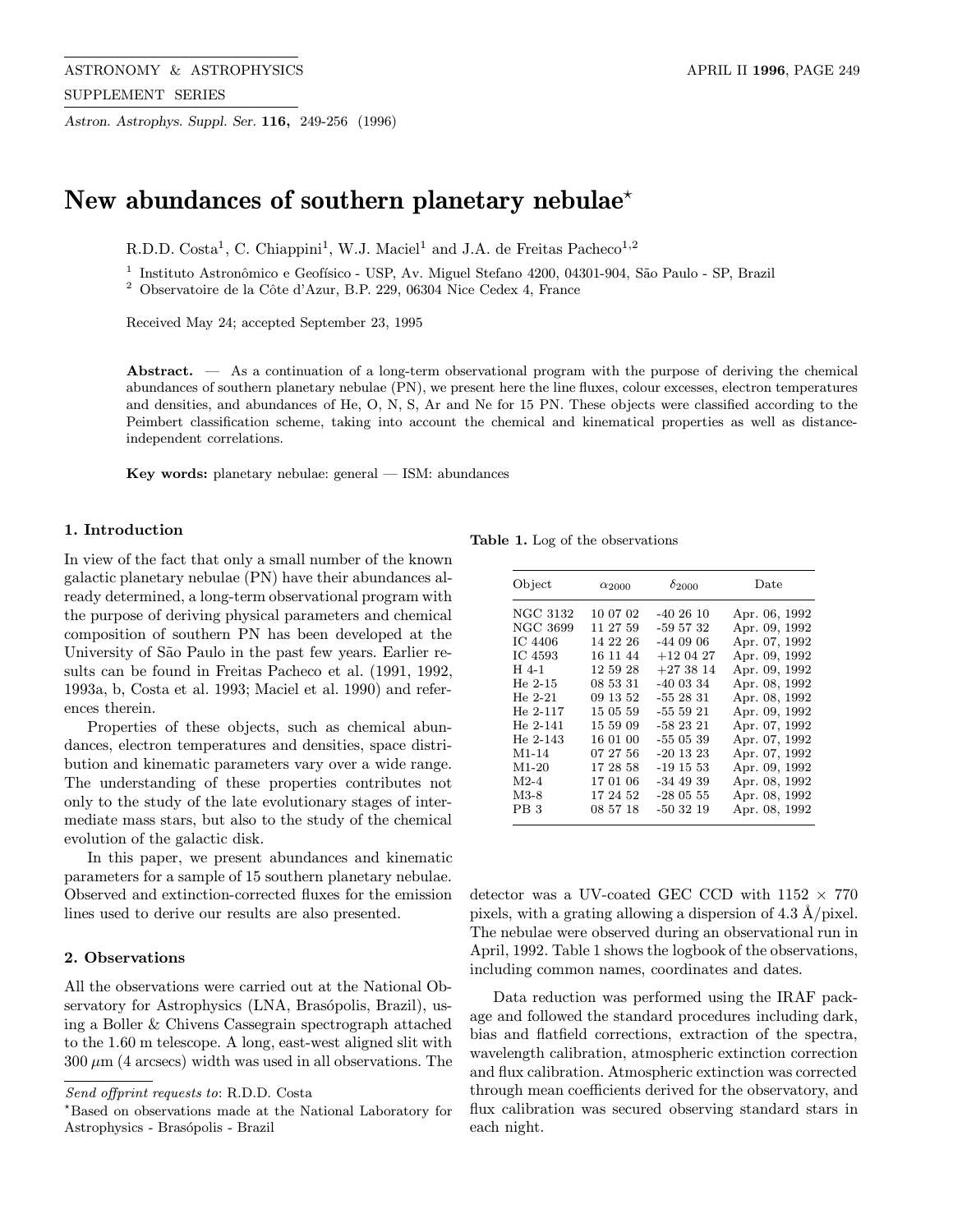Table 2. Observed and extinction-corrected fluxes

| Ion                                  | NGC              | 3132    | NGC                      | 3699                     | IC      | 4406    | IC                       | 4593   | $H4-1$                   |
|--------------------------------------|------------------|---------|--------------------------|--------------------------|---------|---------|--------------------------|--------|--------------------------|
|                                      | $\boldsymbol{I}$ | $I_0$   | Ι                        | $I_0$                    | Ι       | $I_0$   | Ι                        | $I_0$  | $I = I_0$                |
| [Ne III] $\lambda$ 3869              | 204.6            | 212.3   | 186.5                    | 241.3                    | 149.9   | 159.5   | 65.8                     | 66.0   |                          |
| [Ne III] $\lambda$ 3967+H $\epsilon$ | 71.3             | 73.8    | 59.1                     | 74.8                     | 33.8    | 35.8    | 34.4                     | 34.5   |                          |
| $H\delta \lambda 4101$               |                  |         | 17.9                     | 21.9                     | 17.3    | 18.2    | 25.4                     | 25.57  | 33.1                     |
| $H\gamma \lambda 4340$               | 52.6             | 53.7    | 46.3                     | 53.8                     | 49      | 50.8    | 48.5                     | 48.6   | 62.9                     |
| [O III] $\lambda$ 4363               | 2.9              | 3.0     |                          |                          | $3.2\,$ | $3.3\,$ | $ -$                     |        | 14.5                     |
| He I $\lambda$ 4471                  | 3.3              | 3.4     | $\overline{\phantom{0}}$ | $\overline{\phantom{a}}$ | 5.4     | $5.6\,$ | 10.6                     | 10.6   | 9.8                      |
| He II $\lambda$ 4686                 | 9.1              | 9.2     | 64                       | 67.5                     | 21.5    | 21.8    | $\overline{\phantom{0}}$ |        | 8.9                      |
| $H\beta$ $\lambda$ 4861              | 100              | 100.0   | 100                      | 100.0                    | 100     | 100.0   | 100                      | 100.0  | 100                      |
| [O III] $\lambda$ 4959               | 298.0            | 296.8   | 501.1                    | 487.0                    | 368.1   | 365.6   | 184.5                    | 184.4  | 214.6                    |
| [O III] $\lambda$ 5007               | 883.4            | 879.8   | 1492.0                   | 1450.2                   | 1101.9  | 1094.4  | 552.4                    | 552.3  | 649.1                    |
| $[N II]$ $\lambda 5754$              | 6.9              | 6.7     | 8.6                      | 7.0                      | 4.8     | 4.6     |                          |        | 5.24                     |
| He I $\lambda$ 5875                  | 15.6             | 15.1    | 11.4                     | 9.1                      | 14.1    | 13.4    | 13.7                     | 13.7   | 13.5                     |
| $[O I]$ $\lambda$ 6300               | 29.5             | 28.3    | 30                       | 22.5                     | 25.5    | 23.8    |                          |        | 10                       |
| $[S \text{ III}]$ $\lambda 6312$     | 1.8              | $1.7\,$ |                          |                          |         |         | 0.6:                     | 0.6:   |                          |
| $H\alpha \lambda 6563$               | 304.2            | 290.0   | 404.5                    | 290.0                    | 314.1   | 290.0   | 291.1                    | 290.1  | 233.7                    |
| [N II] $\lambda$ 6548+6584           | 722.7            | 688.4   | 749.2                    | 534.3                    | 452.9   | 417.6   | 12.7                     | 12.7   | 126.6                    |
| He I λ6678                           | 4.8              | 4.6     | 4.1                      | 2.9                      | 4.3     | 4.0     | $3.9\,$                  | 3.9    | 3.6                      |
| [S II] $\lambda$ 6716+6730           | 97.4             | 92.6    | 23                       | 16.1                     | 11.7    | 10.7    | 1.5:                     | 1.5:   |                          |
| [Ar V] $\lambda$ 7005                |                  |         | 2.6                      | 1.8                      |         |         | $\sim$                   | $\sim$ | $\overline{\phantom{a}}$ |
| He I $\lambda$ 7065                  | 4.3              | 4.1     | 3.7                      | 2.5                      | 3.9     | $3.5\,$ | 3.9                      | 3.9    | 4.2                      |
| [Ar III] $\lambda$ 7135              | 29.1             | 27.4    | 47                       | 31.3                     | 26.9    | 24.4    | 9.5                      | 9.5    | 0.98                     |
| [O II] $\lambda$ 7320+7330           | 10.7             | 10.1    | 21.7                     | 14.1                     | 11.6    | 10.4    | 2.3                      | 2.3    | 6.1                      |

| Ion                                                                                                                                                                                                                                                                                                                                            | $He2-15$                                                                 |                                                                          | $He2-21$                                                                 |                                                                                      | $He2-117$                                                                                              |                                                                                       | $He2-141$                                                                                  |                                                                                                                    | $He2-143$                                                                                 |                                                                    |
|------------------------------------------------------------------------------------------------------------------------------------------------------------------------------------------------------------------------------------------------------------------------------------------------------------------------------------------------|--------------------------------------------------------------------------|--------------------------------------------------------------------------|--------------------------------------------------------------------------|--------------------------------------------------------------------------------------|--------------------------------------------------------------------------------------------------------|---------------------------------------------------------------------------------------|--------------------------------------------------------------------------------------------|--------------------------------------------------------------------------------------------------------------------|-------------------------------------------------------------------------------------------|--------------------------------------------------------------------|
|                                                                                                                                                                                                                                                                                                                                                | $\boldsymbol{I}$                                                         | $I_0$                                                                    | Ι                                                                        | $I_0$                                                                                | Ι                                                                                                      | $I_0$                                                                                 | Ι                                                                                          | $I_0$                                                                                                              | Ι                                                                                         | $I_0$                                                              |
| [Ne III] $\lambda 3869$<br>[Ne III] $\lambda$ 3967+H $\epsilon$<br>$H\delta \lambda 4101$<br>$H\gamma \lambda 4340$<br>[O III] $\lambda$ 4363<br>He I λ4471<br>He II $\lambda$ 4686<br>$H\beta$ $\lambda$ 4861<br>$[O III]$ $\lambda$ 4959<br>[O III] $\lambda$ 5007<br>$[N II]$ $\lambda 5754$<br>He I $\lambda$ 5875<br>[O I] $\lambda$ 6300 | 42.2<br>14.2<br>54.7<br>100<br>324.6<br>1014.5<br>49.4<br>31.4<br>97.2   | 70.8<br>23.8<br>65.8<br>100.0<br>294.3<br>914.9<br>24.5<br>14.5<br>35.8  | 80<br>34.9<br>46<br>8.6<br>33.8<br>100<br>381.7<br>1153.9<br>15.6<br>2.8 | 123.9<br>52.1<br>59.4<br>11.1<br>37.0<br>100.0<br>363.7<br>1099.5<br>10.6<br>$1.7\,$ | $\overline{a}$<br>28<br>6.5<br>$\overline{\phantom{0}}$<br>100<br>260.9<br>831.1<br>11<br>82.8<br>25.9 | 70.8<br>16.4<br>100.0<br>218.9<br>697.2<br>3.1<br>20.6<br>4.3                         | 139<br>54.9<br>31.4<br>58.5<br>5.0:<br>78.1<br>100<br>431.5<br>1299.6<br>2.3<br>8.9<br>9.4 | 185.0<br>71.3<br>39.4<br>69.1<br>$\overline{\phantom{0}}$<br>82.9<br>100.0<br>418.1<br>1258.7<br>1.8<br>6.9<br>6.8 | $\overline{\phantom{0}}$<br>21.6<br>28.1<br>100<br>601.6<br>2038.8<br>27.2<br>82.3<br>102 | 64.0<br>41.4<br>100.0<br>489.9<br>1660.2<br>6.2<br>16.1<br>12.6    |
| $[S \text{ III}]$ $\lambda 6312$<br>$H\alpha \lambda 6563$<br>[N II] $\lambda$ 6548+6584<br>He I λ6678<br>[S II] $\lambda$ 6716+6730<br>$[Ar V] \lambda 7005$<br>He I $\lambda$ 7065<br>$[Ar III]$ $\lambda$ 7135<br>[O II] $\lambda$ 7320+7330                                                                                                | 9.0<br>912.1<br>5885.1<br>16.3<br>410.6<br>10.6<br>17.3<br>126.9<br>66.1 | $3.2\,$<br>290.1<br>1837.3<br>4.9<br>121.3<br>2.7<br>4.3<br>31.2<br>14.8 | 0.5:<br>510<br>11.7<br>5.9<br>2.7:<br>6.3<br>11.1<br>2.6                 | 0.3:<br>290.0<br>6.6<br>$3.2\,$<br>1.5:<br>$\sim$<br>$3.2\,$<br>5.6<br>$1.2\,$       | 9.7<br>2263.5<br>1511.3<br>42.1<br>85.2<br>105.9<br>323.9<br>93.8                                      | 1.5<br>289.9<br>187.3<br>4.8<br>9.6<br>$\overline{\phantom{0}}$<br>8.8<br>26.1<br>6.4 | 3.4<br>419.5<br>165.7<br>3.4<br>14.3<br>2.7<br>3.3<br>34.1<br>9.2                          | 2.4<br>290.0<br>113.9<br>2.3<br>9.7<br>1.7<br>2.1<br>21.7<br>5.7                                                   | 35.6<br>3210.7<br>2991.2<br>47.3<br>223.8<br>39.9<br>125<br>586.2<br>332                  | 4.1<br>290.1<br>260.0<br>3.7<br>17.3<br>2.3<br>6.8<br>30.8<br>14.4 |

Line intensities were calculated also using IRAF, by adopting gaussian profiles to the emission lines. A gaussian de-blending routine was also used when necessary. Intensities are given in Table 2, in the scale in which  $I(H\beta)=100$ . Typical errors in line intensities are of about  $10\%$  for the lines stronger than 10 and 20% for weaker lines. These last range of uncertainties leads to typical errors of 10% in electron temperature estimates, mainly due to the weak auroral lines [NII] $\lambda$ 5754 and [OIII] $\lambda$ 4363. Those lines marked with colons have uncertainties of about  $40\%$ .

Table 2 contains both the observed and extinctioncorrected intensities for each line. Interstellar extinction was estimated on the basis of the Balmer ratio  $H\alpha/H\beta$ , assuming case B (Osterbrock 1989), and using the interstellar extinction law by Nandy et al. (1975). For H4-1, no correction was made.  $E(B - V)$  values derived for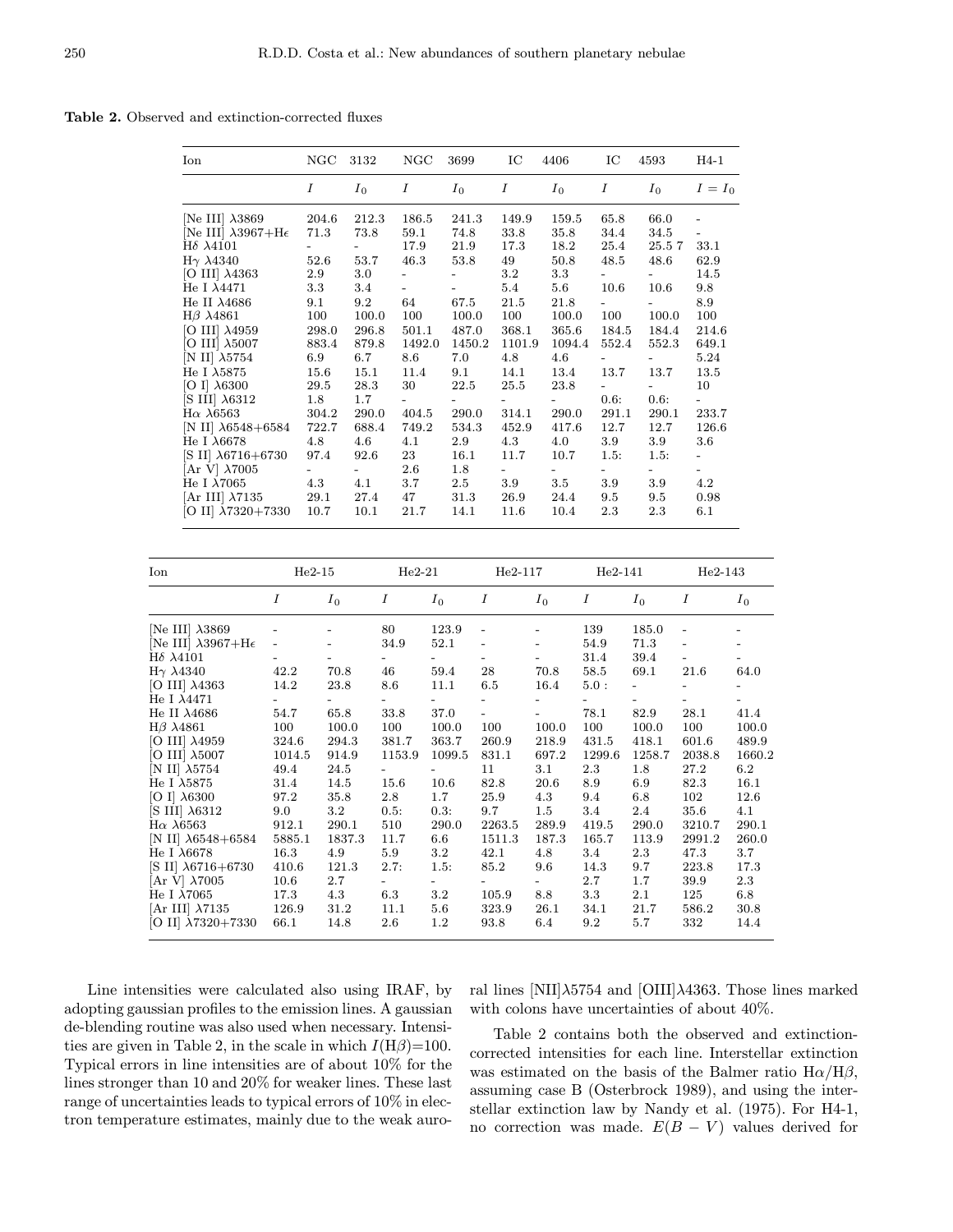Table 2. continued

| Ion                                  | $M1-14$ |         | $M1-20$ |         | $M2-4$ |       | $M3-8$                   |         | PB      | 3      |
|--------------------------------------|---------|---------|---------|---------|--------|-------|--------------------------|---------|---------|--------|
|                                      | I       | $I_0$   | Ι       | $I_0$   | Ι      | $I_0$ | Ι                        | $I_0$   | Ι       | $I_0$  |
| [Ne III] $\lambda$ 3869              |         |         |         |         |        |       |                          |         | 116     | 267.7  |
| [Ne III] $\lambda$ 3967+H $\epsilon$ | 12.7    | 22.0    |         |         |        |       |                          |         | 38.8    | 83.5   |
| $H\delta \lambda 4101$               | 19.9    | 31.9    |         |         | 14.1   | 25.2  | $\overline{\phantom{0}}$ |         | 21.8    | 42.3   |
| $H\gamma \lambda 4340$               | 35.2    | 49.9    | 37.2    | 54.6    | 26.2   | 40.2  |                          |         | 39.4    | 64.2   |
| [O III] $\lambda$ 4363               |         |         | 9.4     | 13.8    | 5      | 7.7   |                          |         | 7.3     | 11.9   |
| He I $\lambda$ 4471                  | 5.9     | 7.8     |         |         | 6.2    | 8.7   |                          | -       |         |        |
| He II $\lambda$ 4686                 |         |         |         |         |        |       |                          |         | 28.5    | 33.9   |
| $H\beta$ $\lambda$ 4861              | 100     | 100.0   | 100     | 100.0   | 100    | 100.0 | 100                      | 100.0   | 100     | 100.0  |
| [O III] $\lambda$ 4959               | 99.0    | 92.7    | 326.4   | 303.5   | 262.0  | 241.6 | 199.6                    | 175.7   | 495.3   | 451.6  |
| [O III] $\lambda$ 5007               | 305.2   | 285.7   | 1014.6  | 943.6   | 824.0  | 759.9 | 650.9                    | 573.0   | 1537.0  | 1401.5 |
| [N II] $\lambda 5754$                | 2.7     | 1.7     | 1.9:    | 1.1:    | 3.7    | 2.1   | 6.9                      | 2.8     | 11.7    | 6.0    |
| He I $\lambda$ 5875                  | 22.7    | 13.5    | 27.1    | 15.2    | 31.4   | 16.5  | 51.4                     | 18.7    | 26.6    | 12.8   |
| $[O I]$ $\lambda$ 6300               | $1.7\,$ | 0.9     | 10      | 4.8     | 10.3   | 4.5   | 9.7                      | $2.6\,$ | 50.5    | 19.7   |
| $[S \text{ III}]$ $\lambda 6312$     | 1.0:    | 0.5:    | 1.9:    | 0.9:    | 3.5    | 1.5   |                          |         | 6.4     | 2.4    |
| $H\alpha \lambda 6563$               | 627.8   | 290.0   | 678.1   | 290.0   | 747.6  | 289.9 | 1288.1                   | 290.0   | 853.8   | 290.0  |
| [N II] $\lambda$ 6548+6584           | 244.7   | 111.6   | 107.1   | 45.2    | 282.6  | 107.9 | 614.6                    | 135.1   | 1228.7  | 410.1  |
| He I $\lambda$ 6678                  | 8.1     | 3.6     | 9.7     | 3.9     |        |       | 23.1                     | 4.8     | 10.5    | 3.3    |
| $[S II] \lambda 6716 + 6730$         | 10      | 4.4     | 9       | $3.6\,$ | 30.7   | 11.2  | 44.9                     | $9.2\,$ | 153.6   | 48.7   |
| [Ar V] $\lambda$ 7005                |         |         |         |         |        |       |                          |         | $2.2\,$ | 0.6:   |
| HeI $\lambda$ 7065                   | 14.1    | $5.5\,$ | 26.5    | 9.5     | 22.8   | 7.2   | 29.4                     | 4.8     | 15.1    | 4.1    |
| [Ar III] $\lambda 7135$              | 18.9    | 7.3     | 25.5    | 9.0     | 62.1   | 19.4  | 119.5                    | 19.2    | 93.2    | 24.8   |
| [O II] $\lambda$ 7320+7330           | 42.8    | 15.6    | 43      | 14.2    | 35.2   | 10.2  | 50.4                     | 7.2     | 78.2    | 19.1   |

each nebula can be found in Table 3; these values can be converted to the logarithmic extinction parameter  $c(H\beta)$ through the relation computed by Kaler & Lutz  $(1985)$ . Results are also in Table 3.

#### 3. Physical parameters and chemical abundances

Electron densities and temperatures necessary to derive the chemical composition were estimated from the intensity ratios:

$$
R(\text{OIII}) = \frac{\lambda 4363}{\lambda 5007}; R(\text{NII}) = \frac{\lambda 5754}{\lambda 6584}; R(\text{SII}) = \frac{\lambda 6716}{\lambda 6730}
$$

Densities were estimated from the [SII] ratio, except for H4-1, where the de-blending routine procedure was not possible due to low signal-to-noise ratio, so that a mean density of  $10^4$  cm<sup>-3</sup> was adopted. Electron temperatures were estimated both from [OIII] and [NII] ratios; when these temperatures showed differences smaller than  $20\%$ , a mean value was adopted; otherwise, the [OIII] temperature was adopted to estimate abundances of higher ionization potential ions like  $O^{+2}$ ,  $S^{+2}$ ,  $Ar^{+2}$ ,  $Ne^{+2}$ , and the [NII] temperature was adopted for ions of lower potential like  $O^+$ ,  $N^+$ ,  $S^+$ . Atomic data used were taken from Osterbrock (1989). Table 3 shows the physical parameters derived for the nebulae.

Ionic abundances are listed in Table 4 and were calculated by solving the statistical equilibrium equations for a three-level atom model, including radiative and collisional transitions. Atomic parameters were obtained from the

$$
\frac{O}{H} = \frac{O^{+} + O^{+2}}{H^{+}} \left(\frac{He}{He^{+}}\right)
$$

(Torres-Peimbert & Peimbert 1977)

 $\frac{N}{H} = \frac{N^+}{H^+} \bigg( \frac{O}{O^+} \bigg)$ 

(Peimbert & Torres-Peimbert 1977)

$$
\frac{S}{H} = \frac{S^+ + S^{+2}}{H^+} \left[ 1.43 + 0.196 \left( \frac{O^{+2}}{O^+} \right)^{1.29} \right]
$$
\n(Können et al. 1991)

 $(K\ddot{o}ppen$  et al. 1991)

$$
\frac{\text{Ar}}{\text{H}} = \frac{\text{Ar}^{+2}}{\text{H}^{+}} \left[ 1.34 \left( \frac{\text{O}}{\text{O}^{+2}} \right) \right]
$$
\n(Freitas Pacheco et al. 1993b)

$$
\frac{\text{Ne}}{\text{H}} = \left(\frac{\text{Ne}^{+2}}{\text{H}^{+}}\right) \frac{\text{O}^{+} + \text{O}^{+2}}{\text{O}^{+2}}
$$
\n(Peimbert 1990)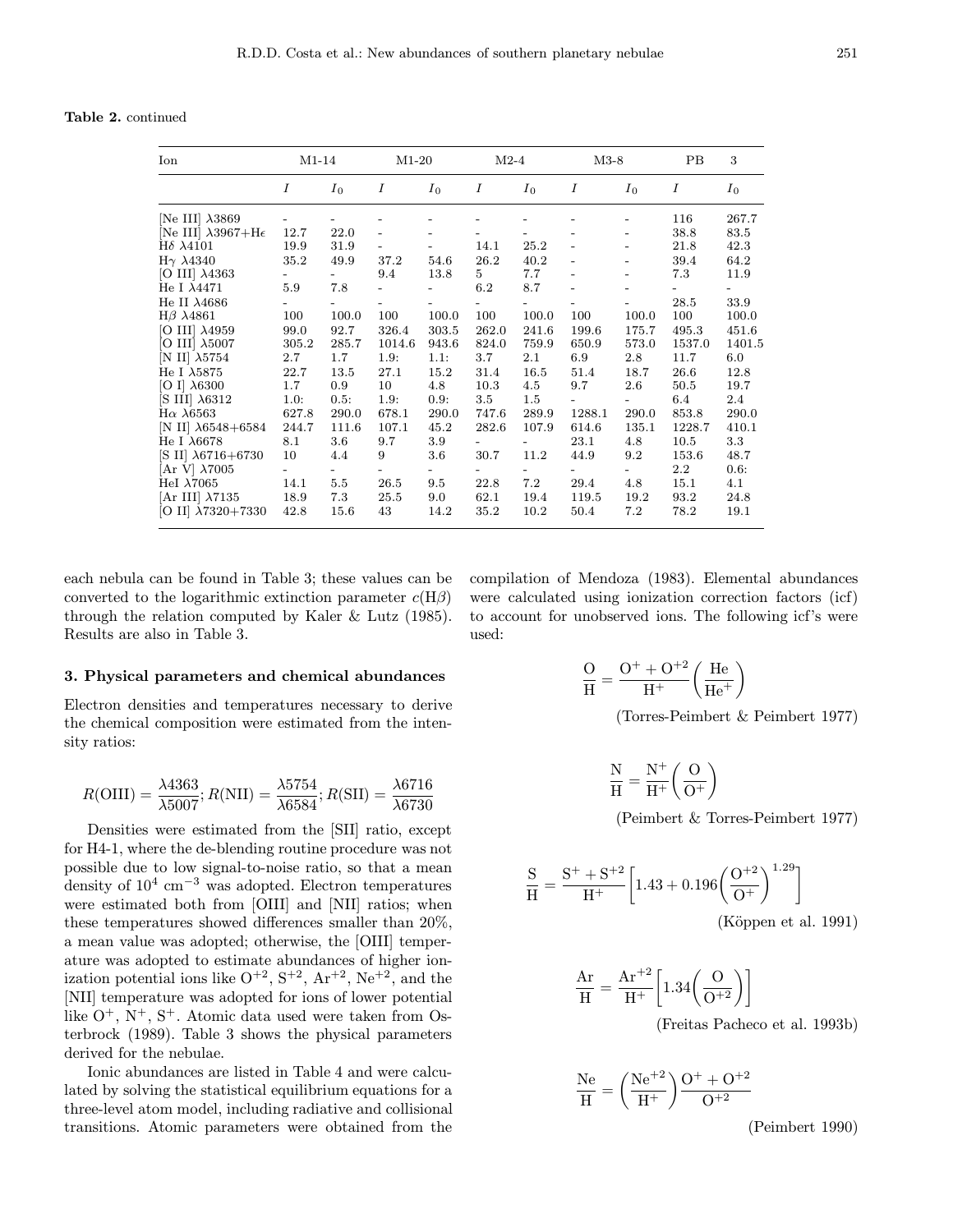Table 3. Extinction and physical parameters

| Object             | R(6716/6730)                    | $E(B-V)$ | $c(H\beta)$ | $T_e[OIII](K)$ | $T_e$ [NII] (K) | $N_{\rm e}$ (cm <sup>-3</sup> ) |
|--------------------|---------------------------------|----------|-------------|----------------|-----------------|---------------------------------|
| NGC 3132           | 0.89                            | 0.48     | 0.75        | 8400           | 9590            | 710                             |
| NGC 3699           | 0.95                            | 0.33     | 0.50        |                | 10900           | 560                             |
| IC 4406            | 0.84                            | 0.08     | 0.10        | 8150           | 11700           | 930                             |
| IC 4593            | 0.59:                           | 0.01     | 0.01        | $12600**$      |                 | 3160                            |
| H 4-1              |                                 |          |             | 15100          | 18300           | 10000*                          |
| $He 2-15$          | 0.83                            | 1.14     | 1.90        | 17500          | 10900           | 890                             |
| $He 2-21$          | 0.53:                           | 0.56     | 0.88        | 11600          |                 | 5010                            |
| $He 2-117$         | 0.45                            | 2.04     | 3.63        | 16000          | 9880            | 25120                           |
| $He 2-141$         | 0.69                            | 0.37     | 0.57        |                | 11700           | 1780                            |
| $He 2-143$         | 0.49                            | 2.39     | 4.35        |                | 13300           | 8910                            |
| $M1-14$            | 0.49                            | 0.77     | 1.24        |                | 10800           | 8910                            |
| $M1-20$            | 0.46                            | 0.84     | 1.37        | 13100          | 12500           | 17780                           |
| $M2-4$             | 0.55                            | 0.94     | 1.54        | 11600          | 12500           | 4470                            |
| $M3-8$             | 0.50                            | 1.48     | 2.53        |                | 12300           | 9330                            |
| PB <sub>3</sub>    | 0.60                            | 1.07     | 1.78        | 11000          | 11100           | 2820                            |
| $\ast$<br>adopted; | $***$<br>$\operatorname{Costa}$ | (1993)   |             |                |                 |                                 |

## Table 4. Ionic abundances

| Object          | $He^{0}$ | $He+$                       | $\Omega^+$            | $O^{+2}$              | $N^+$                 | $S^+$                    | $S+2$                                   | $Ar^{+2}$             | $Ne^{+2}$           |
|-----------------|----------|-----------------------------|-----------------------|-----------------------|-----------------------|--------------------------|-----------------------------------------|-----------------------|---------------------|
| NGC 3132        | 0.113    | 0.008                       | $3.77\times10^{-4}$   | $4.54 \times 10^{-4}$ | $1.31\times10^{-4}$   | $3.12\times10^{-6}$      | $6.01\times10^{-6}$                     | $2.57 \times 10^{-6}$ | $1.64\times10^{-4}$ |
| NGC 3699        | 0.071    | 0.059                       | $1.65\times10^{-4}$   | $3.95\times10^{-4}$   | $6.13\times10^{-5}$   | $3.21\times10^{-7}$      |                                         | $-1.86\times10^{-6}$  | $1.72\times10^{-4}$ |
| IC4406          | 0.097    | 0.019                       | $7.48\times10^{-4}$   | $2.42\times10^{-4}$   | $1.07\times10^{-4}$   | $4.97\times10^{-7}$      |                                         | $1.24\times10^{-6}$   | $8.20\times10^{-5}$ |
| IC 4593         | 0.108    |                             | $9.09\times10^{-6}$   | $9.96\times10^{-5}$   | $1.08\times10^{-6}$   |                          | $3.03\times10^{-8}$ $5.44\times10^{-7}$ | $4.17\times10^{-7}$   | $3.27\times10^{-5}$ |
| $H4-1$          | 0.111    | 0.008                       | $5.71\times10^{-6}$   | $5.98\times10^{-5}$   | $6.64\times10^{-6}$   | $\sim 10^{11}$ m $^{-1}$ |                                         | $2.62\times10^{-8}$   |                     |
| $He2-15$        | 0.118    | 0.058                       | $1.63\times10^{-4}$   | $7.54\times10^{-4}$   | $2.12\times10^{-4}$   | $2.54\times10^{-6}$      | $1.09\times10^{-6}$                     | $7.73 \times 10^{-7}$ |                     |
| $He2-21$        | 0.083    | 0.033                       | $6.35\times10^{-6}$   | $2.50\times10^{-4}$   | $6.88\times10^{-7}$   | $4.38\times10^{-8}$      | $3.64\times10^{-7}$                     | $2.91\times10^{-7}$   | $7.62\times10^{-5}$ |
| $He2-117$       | 0.148    |                             | $-5.93\times10^{-5}$  | $7.10\times10^{-5}$   | $3.58 \times 10^{-5}$ | $1.17\times10^{-6}$      | $6.22\times10^{-7}$                     | $7.49\times10^{-7}$   |                     |
| $He2-141$       | 0.055    | 0.073                       | $3.74 \times 10^{-5}$ | $2.78\times10^{-4}$   | $1.12\times10^{-5}$   | $1.95 \times 10^{-7}$    | $2.84\times10^{-6}$                     | $1.11\times10^{-6}$   | $1.08\times10^{-4}$ |
| $He2-143$       | 0.123    | 0.037                       | $3.42 \times 10^{-5}$ | $2.54\times10^{-4}$   | $2.09\times10^{-5}$   | $5.14\times10^{-7}$      | $3.06\times10^{-6}$                     | $1.22\times10^{-6}$   |                     |
| M1-14           | 0.101    | $\sim$                      | $1.05\times10^{-4}$   | $8.03\times10^{-5}$   | $1.44 \times 10^{-5}$ | $2.05\times10^{-7}$      | $7.89\times10^{-7}$                     | $4.43\times10^{-7}$   |                     |
| $M1-20$         | 0.118    | $\mathcal{L}^{\mathcal{A}}$ | $3.49 \times 10^{-5}$ | $1.65\times10^{-4}$   | $4.30\times10^{-6}$   | $1.85 \times 10^{-7}$    | $7.49\times10^{-7}$                     | $3.84\times10^{-8}$   |                     |
| $M2-4$          | 0.128    | $\mathcal{L}^{\mathcal{A}}$ | $4.58\times10^{-5}$   | $1.53\times10^{-4}$   | $1.02\times10^{-5}$   | $2.86\times10^{-7}$      | $1.58\times10^{-6}$                     | $9.31 \times 10^{-7}$ |                     |
| $M3-8$          | 0.143    | $\overline{\phantom{a}}$    | $2.43\times10^{-5}$   | $1.09\times10^{-4}$   | $1.29\times10^{-5}$   | $3.30\times10^{-7}$      |                                         | $8.84\times10^{-7}$   |                     |
| PB <sub>3</sub> | 0.096    | 0.030                       | $1.52\times10^{-4}$   | $3.64 \times 10^{-4}$ | $4.68\times10^{-5}$   | $1.27\times10^{-6}$      | $3.51\times10^{-6}$                     | $1.43\times10^{-6}$   | $1.81\times10^{-4}$ |

Table 5. Abundances and classification

| Object          | Type | He/H  | $\epsilon$ (O/H) | $\epsilon(N/H)$ | $\epsilon(S/H)$ | $\epsilon(Ar/H)$ | $\epsilon(Ne/H)$ | log(N/O) |
|-----------------|------|-------|------------------|-----------------|-----------------|------------------|------------------|----------|
| NGC 3132        | 1    | 0.121 | 8.95             | 8.49            | 7.19            | 6.93             | 8.48             | $-0.46$  |
| NGC 3699        | Ι    | 0.130 | 9.01             | 8.58            |                 | 6.91             | 8.39             | $-0.43$  |
| IC 4406         | IIa  | 0.116 | 9.07             | 8.23            |                 | 7.01             | 8.53             | $-0.85$  |
| IC 4593         | Ш    | 0.108 | 8.04             | 7.11            | 6.52            | 5.89             | 7.55             | $-0.93$  |
| H4-1            | IV   | 0.119 | 7.85             | 7.91            |                 | 4.72             |                  | 0.07     |
| $He2-15$        | T    | 0.176 | 8.56             | 8.67            | 6.74            | 6.80             |                  | 0.11     |
| $He2-21$        | IIb  | 0.116 | 8.55             | 7.59            | 7.28:           | 5.85             | 7.89             | $-0.97$  |
| $He2-117$       | T    | 0.148 | 8.11             | 7.90            | 6.48            | 6.37             |                  | $-0.22$  |
| $He2-141$       | IIa  | 0.128 | 8.87             | 8.34            | 7.09            | 6.69             | 8.09             | $-0.52$  |
| $He2-143$       | T    | 0.160 | 8.57             | 8.36            | 7.16            | 6.48             |                  | $-0.21$  |
| M1-14           | Ш    | 0.101 | 8.27             | 7.41            | 6.19            | 6.24             |                  | $-0.86$  |
| $M1-20$         | V    | 0.118 | 8.30             | 7.39            | 6.43:           | > 4.90           |                  | $-0.91$  |
| $M2-4$          | Ш    | 0.128 | 8.30             | 7.65            | 6.64            | 6.31             |                  | $-0.65$  |
| $M3-8$          | V    | 0.143 | 8.12             | 7.85            |                 | 6.26             |                  | $-0.27$  |
| PB <sub>3</sub> | IIa  | 0.126 | 8.83             | 8.32            | 6.99            | 6.65             | 8.41             | $-0.51$  |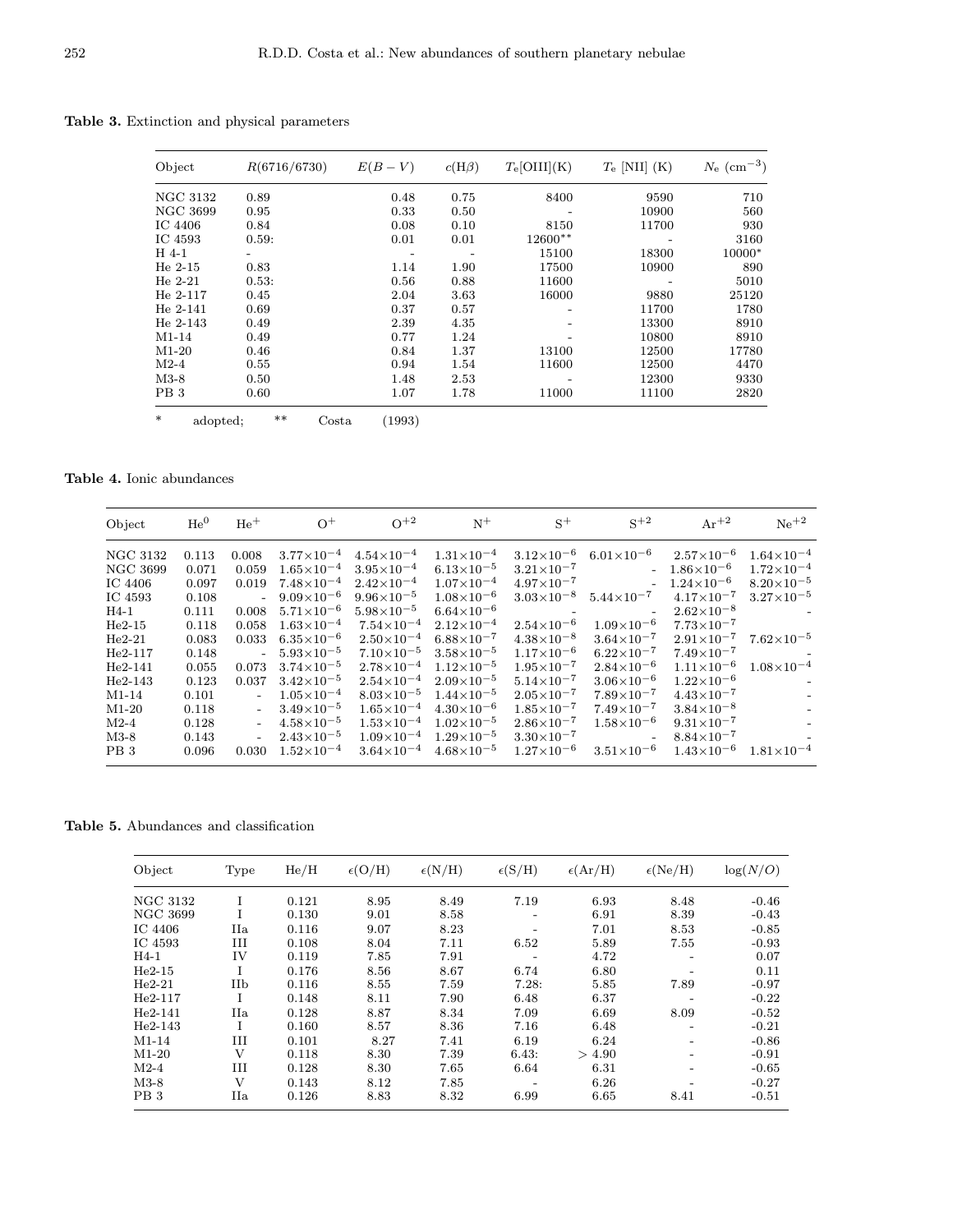The derived abundances are listed in Table 5, where  $\epsilon(X/H) = \log(X/H) + 12$  is given, except for He/H and  $log(N/O)$ . After the derivation of the chemical abundances, the nebulae were classified according to the Peimbert scheme, as discussed in the following section.

Table 6. Average properties of the PN types

|                                                                                                                            | T                                                     | Ha.                                                   | Нb                                                    | Ħ                                                     | ΙV                                                    |
|----------------------------------------------------------------------------------------------------------------------------|-------------------------------------------------------|-------------------------------------------------------|-------------------------------------------------------|-------------------------------------------------------|-------------------------------------------------------|
| He/H<br>$\epsilon (O/H)$<br>$\epsilon(N/H)$<br>$\epsilon(S/H)$<br>$\epsilon$ (C/H)<br>$\epsilon(Ne/H)$<br>$\epsilon(Ar/H)$ | 0.138<br>8.68<br>8.57<br>7.04<br>8.67<br>8.03<br>6.61 | 0.106<br>8.78<br>8.29<br>7.02<br>8.78<br>8.06<br>6.47 | 0.104<br>8.58<br>7.78<br>6.83<br>8.73<br>7.87<br>6.26 | 0.099<br>8.42<br>7.74<br>6.74<br>8.48<br>7.71<br>6.07 | 0.104<br>8.08<br>7.41<br>5.64<br>8.54<br>7.27<br>5.22 |
| $\epsilon$ (Cl/H)<br>$\langle z \rangle$ (pc)<br>$\langle \Delta V \rangle$ (km/s)                                         | 5.43<br>150<br>20.5                                   | 5.32<br>280<br>21.3                                   | 5.00<br>420<br>22.1                                   | 4.99<br>660<br>64.0                                   | 7200<br>172.8                                         |
|                                                                                                                            |                                                       |                                                       |                                                       |                                                       |                                                       |

#### 4. Discussion

The planetary nebula phase is one of the fundamental evolutionary stages for intermediate-mass stars  $(0.8 \le$  $M/M_{\odot} \leq 8$ ). As this group of objects spans a large range in mass, it constitutes a mixed population in the Galaxy, going from population I to population II extreme. Such populations reflect a wide range of properties, not only with respect to the progenitor mass, but also regarding the kinematics, spatial distribution and chemical composition (Maciel & Dutra 1992; Peimbert 1990; Maciel 1992; Maciel & Chiappini 1992).

Given the wide range of properties of planetary nebulae, it is of crucial importance that they should be adequately classified. Several classification schemes have been proposed in the literature. In particular, Peimbert (1978) suggested that PN can be divided into four main types, according to their chemical composition and kinematical properties. This classification scheme has been updated and revised (cf. Faúndez-Abans & Maciel 1986; Peimbert & Torres-Peimbert 1983; Maciel 1989), and can be shown to directly relate to the PN progenitor masses. As a result, average abundances can be derived for the different PN types, as shown by Maciel (1992), Freitas Pacheco (1993), Chiappini (1993), and Maciel & Chiappini (1994). Table 6 presents the averages as given by Chiappini (1993), and can be used in order to classify the PN in the present sample.

The average space and kinematical properties of galactic PN have been studied in detail by Maciel & Dutra (1992), who derived average values for the distance  $\langle z \rangle$ to the galactic plane and peculiar velocity  $\langle \Delta V \rangle$ . These averages are also included in Table 6. As discussed by Maciel & Dutra (1992), the standard deviations of the peculiar velocities are of the order of 15 km/s for types I–II, 45 km/s for type III, and 82 km/s for type IV PN. In order to apply the space and kinematical properties to the PN in the present sample, we adopted distances from Maciel (1984) and velocities given by Schneider et al. (1983), as shown in Table 7. Exceptions are M1-14 and M1-20, for which we used distances by Cahn et al. (1992), and M2- 4, for which we used a distance by Amnuel et al. (1984). We have determined the heights  $z$  from the galactic plane and peculiar velocities  $\Delta V$  using the PN rotation curve as given by Maciel & Dutra (1992), however correcting for  $R_0 = 7.6$  kpc at the sun's position (see for example Maciel 1993). The results are also included in Table 7.

Taking into account the average abundances and kinematical properties of each PN type, we have classified the objects of the present sample, as shown in Table 5. The PN classification was also investigated on the basis of distantindependent correlations. This can be seen in Fig. 1, where we have plotted  $log(N/O)$  vs. He/H for the present sample (triangles) along with planetary nebulae reported by Costa (1993), Freitas-Pacheco et al. (1991, 1992) and Maciel et al. (1990). Here we distinguish type I PN (squares), type IIa (empty circles), type IIb (filled circles), and type III (crosses). The existing trend reflects the enrichment in He and N due to the dredge-up episodes in the PN progenitors. The separation of the different types is clear and it can be seen that the positions of the PN studied here on the plot are in good agreement with the proposed classification. The same conclusion applies when we check the behaviour of the present PN sample regarding the observed galactic gradients for the different PN types (Maciel & Köppen 1994; Maciel & Chiappini 1994).



Fig. 1. N/O vs. He/H for the PN listed in Table 5 (triangles), superimposed on PN from Costa (1993). Type I: squares; type IIa: empty circles; type IIb: filled circles; type III: crosses

As already observed by Freitas-Pacheco et al. (1992), such separation is not as clear in Figs. 2-4, where S/H, Ar/H and Ne/H are plotted against O/H, respectively. The differences between the average abundances of these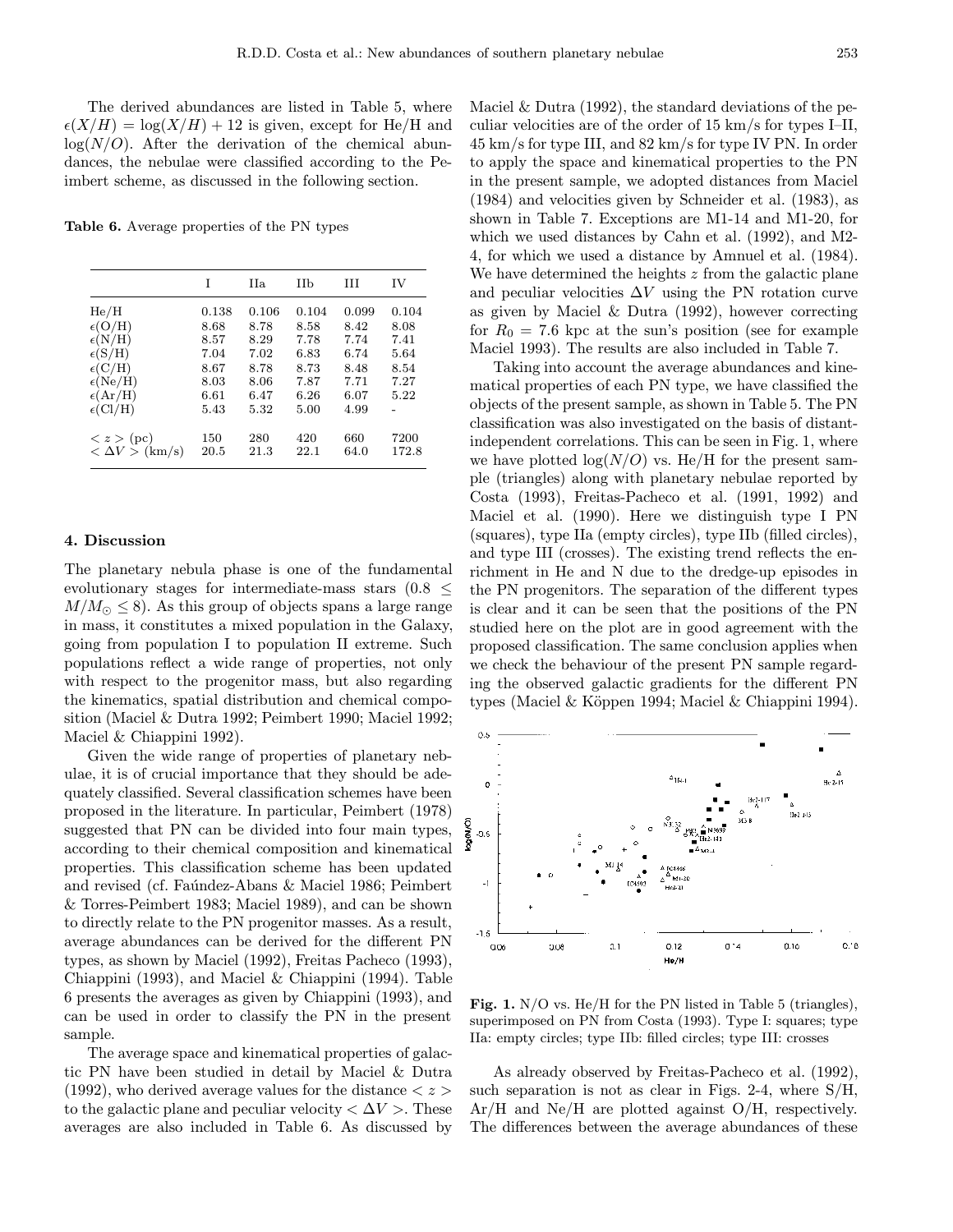Table 7. Space distribution and kinematics

| Object          | D(kpc)  | $V_{\rm LSR}(\rm km/s)$ | $z \mid (kpc)$ | R(kpc) | $\Delta V(\rm km/s)$ |
|-----------------|---------|-------------------------|----------------|--------|----------------------|
| NGC3132         | $1.1\,$ | $-28.5$                 | 0.2            | 7.6    | $-29.6$              |
| NGC3699         | 2.0     | $-15.6$                 | 0.0            | 7.1    | 1.7                  |
| IC4406          | 1.7     | $-40.2$                 | 0.5            | 6.4    | $-11.3$              |
| IC4593          | 2.4     | 38.7                    | $1.6\,$        | 6.0    | 16.3                 |
| $H4-1$          | 12.7    | $-133.1$                | 12.7           | 7.3    | $-133.3$             |
| $He2-15$        | 2.1     | -                       | 0.1            | 8.2    |                      |
| $He2-21$        | 7.2     |                         | 0.6            | 9.9    |                      |
| $He2-117$       | 1.7     | $-30.0$                 | 0.1            | 6.4    | 1.3                  |
| $He2-141$       | 2.8     | $-46.3$                 | 0.2            | 5.5    | 9.6                  |
| $He2-143$       | 2.7     | $-34.3$                 | 0.1            | 5.5    | 19.2                 |
| $M1-14$         | 4.0     | 112.7                   | 0.1            | 10.4   | 62.3                 |
| $M1-20$         | 3.4     | 104.6                   | 0.5            | 4.3    |                      |
| $M2-4$          | 2.9     | $-175.8$                | 0.2            | 4.8    |                      |
| $M3-8$          | 4.9     | 105.5                   | 0.4            | 2.7    |                      |
| PB <sub>3</sub> | $3.2\,$ |                         | 0.2            | 8.3    |                      |



Fig. 2. The same as Fig. 1 for S/H vs. O/H

elements for the various PN types are small and reflect the galactic chemical enrichment, as the intermediate-mass stars do not produce significant quantities of these elements. As expected, there is a lockstep relation between Ne, Ar and S with oxygen, so that all these elements can be considered as tracers of the interstellar medium metallicity.

Among the objects studied in this sample, six were already reported by the IAG group (Freitas Pacheco et al. 1992; Maciel et al. 1990), namely IC 4406, He 2-15, He 2- 21, He 2-117, He 2-141 and IC 4593). The new abundances reported here are in general agreement with previous estimates in the literature. Here we have some remarks:

IC 4406: This object has been classified in the past as a type I PN in consequence of the high He abundance found by Kaler (1980) and Peimbert & Torres-Peimbert (1983). The lower helium abundance derived in the present work is consistent with our previous result (Freitas Pacheco et al. 1992). Considering the other crite-



Fig. 3. The same as Fig. 1 for  $Ar/H$  vs.  $O/H$ 

ria discussed above and the new value for the He abundance, the classification as a type IIa seems more correct.

**He 2-15:** For this object we have the  $T_e$ [OIII], which was not available in our previous result. The results agree with those reported by Kingsburgh & Barlow (1994).

He 2-21: Our S/H value is higher than previous estimates, which could be a consequence of the very low intensities of the [SII] lines, so that the result is uncertain.

He 2-117: The abundances are systematically lower than those reported by Freitas Pacheco et al. (1992). However, in that work  $T_{e}$ [OIII] was not available and  $T_{e}$ [NII] was used to estimate all ionic abundances.

He 2-141: The Ar and Ne values presented here are higher than those reported by Kingsburgh & Barlow (1994). However, as the authors observe, their reddening correction is uncertain and they could have underestimated the abundances. For this object, despite its high helium abundance, we maintain its classification as a type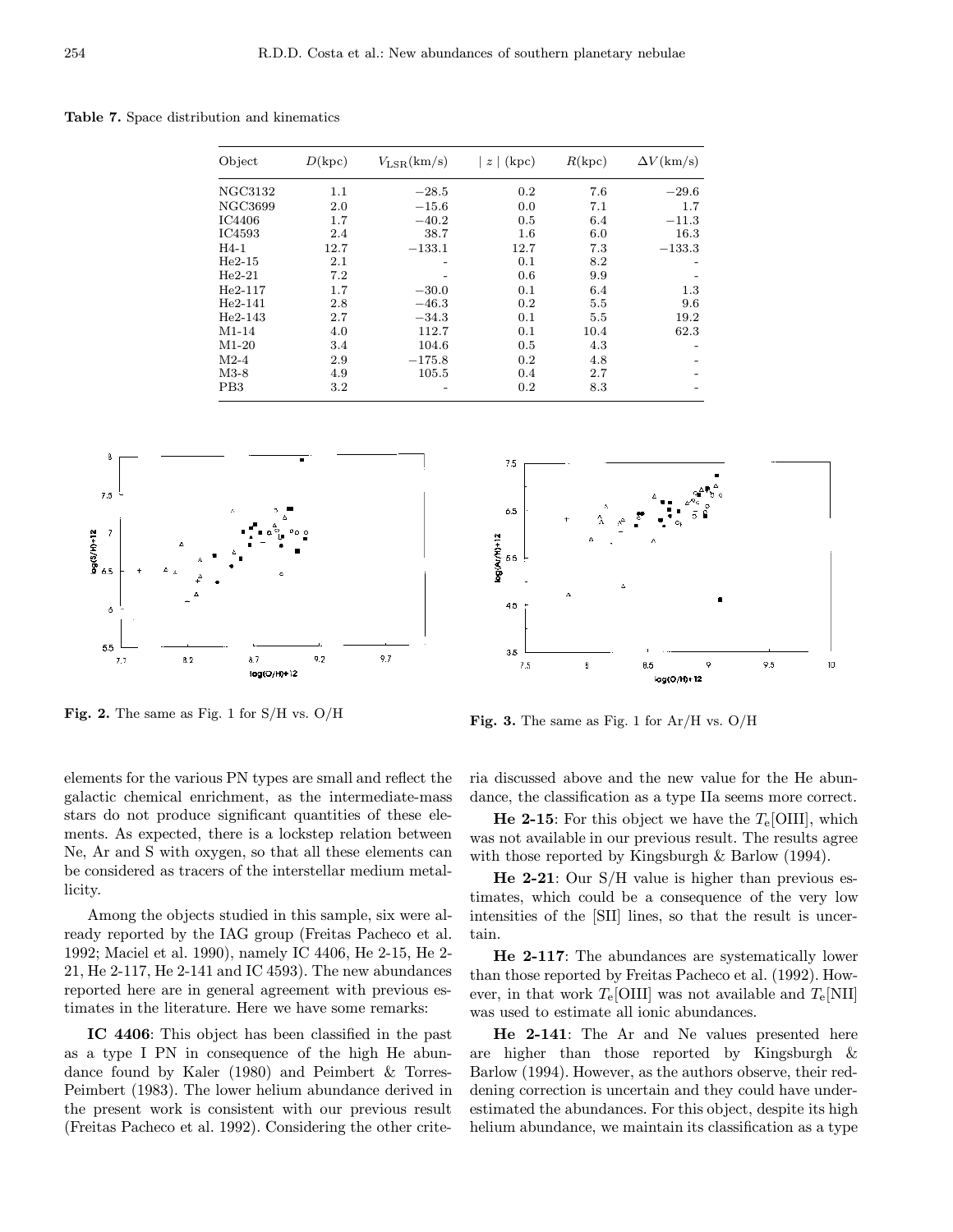

Fig. 4. The same as Fig. 1 for  $Ne/H$  vs.  $O/H$ 

IIa PN in view of its  $N/O$  value, kinematical properties and location in Fig. 1.

The two objects classified as bulge or type V PN (cf. Maciel 1989), namely M1-20 and M3-8 (Acker et al. 1991), have large radial velocities as expected. For these nebulae, the rotation curve given by Maciel & Dutra (1992) cannot be applied, since it requires  $R > 5$  kpc. The object H4-1 is a type IV PN, as shown by its relatively high helium abundance, low metallicity and extremely large distance to the galactic plane. Other recent distance determinations in the literature are consistent with the results presented here (cf. Cahn et al. 1992). For NGC 3132 the abundances of He, O and N reported here are in good agreement with previous estimates (Pottasch 1984; Peimbert & Torres-Peimbert 1983). Abundances of Ne, Ar and S are reported for the first time.

For the planetary nebulae NGC 3699, He 2-143, M 1- 14, M 2-4 and PB 3 few abundance data are found in the literature, and for most of the elements, we are reporting the abundance values for the first time.

NGC 3699 and He 2-143: These PN have chemical and kinematical properties which are characteristic of type I PN, which is also confirmed by their location in Fig. 1.

M 1-14: This is a type III PN as suggested by its high peculiar velocity and by the low metallicity.

M2-4: This object was classified as a type III PN as suggested by its position on the radial abundance gradients plots, the low nitrogen abundance and the location in Fig. 1. However, the helium abundance is typical of a younger PN, and its space location and velocity suggest that it may be a bulge nebula.

PB3: The classification as a type IIa PN was based on the abundances (except for helium that is very high), its distance to the galactic plane and its position on distanceindependent diagrams.

Finally, we observe that, despite our reduced sample, the average oxygen abundance for type I PN is about 0.2 dex lower than that of the sun, in agreement with the conclusions of Freitas Pacheco (1993) This oxygen depletion in type I PN could be an evidence of ON processing in their central stars or even a result of the dilution by the infalling halo material (Freitas Pacheco 1993). Recently, Kingsburgh & Barlow (1994) have seen no evidence for such depletion. However, their average oxygen abundance for non-type I objects could include the type III PN and therefore resulting in a lower value similar to that found for type I PN. We emphasize also that recent observations of unevolved Orion stars by Cunha & Lambert (1994) indicate that both stars and nebula are oxygen deficient by a factor 0.2 dex with respect to the solar value. These findings give further support to the planetary nebula data and suggest that oxygen was diluted after the birth of the sun.

Acknowledgements. This work was partly supported by the brazilian agencies FAPESP and CNPq.

### References

- Acker A., Köppen J., Stenholm B., Raytches B., 1991, A&AS 89, 237
- Amnuel P.R., Guseinov O.H., Novruzova H.I., Rustamov Y.S., 1984, Ap&SS 107, 19
- Cahn J.H., Kaler J.B., Stanghellini L., 1992, A&AS 94, 399
- Chiappini C., 1993, MSc. Thesis IAG/USP
- Costa R.D.D., 1993, Thesis IAG/USP
- Costa R.D.D., Freitas Pacheco J.A. de, Maciel W.J., 1993, A&A 276, 184
- Cunha K.,Lambert D.L., 1994, ApJ 426, 170
- Faúndez-Abans M., Maciel W.J., 1986, Rev. Mex. Astron. Astrof. 12, 240
- Freitas Pacheco J.A. de, 1993, ApJ 403, 673
- Freitas Pacheco J.A. de, Maciel W.J., Costa R.D.D., Barbuy B., 1991, A&A 250, 159
- Freitas Pacheco J.A. de, Maciel W.J., Costa R.D.D., 1992, A&A 261, 579
- Freitas Pacheco J.A. de, Costa R.D.D., Maciel W.J., 1993a, A&A 279, 567
- Freitas Pacheco J.A. de, Barbuy B., Costa R.D.D., Idiart T.E.P., 1993b, A&A 271, 429
- Kaler J.B., 1980, ApJ 239, 78
- Kaler J.B., Lutz J.H., 1985, PASP 97, 700
- Kingsburgh R.L., Barlow M.J., 1994, MNRAS 271, 257
- Köppen J., Acker A., Stenholm B., 1991, A&A 248, 197
- Maciel W.J., 1984, A&AS 55, 253
- Maciel W.J., 1993, A&SS 206, 285
- Maciel W.J., 1989, in: Torres-Peimbert S. (ed.) IAU Symp. 131. Kluwer, Dordrecth, p. 73
- Maciel W.J. 1992, in: Edmunds M.G. and Terlevich R.J. (eds.) Elements and the Cosmos. Cambridge University Press, p. 210
- Maciel W.J., Freitas-Pacheco J.A. de, Codina-Landaberry S.J., 1990, A&A 239, 301
- Maciel W.J., Chiappini C., 1992, in: Barbuy B., Renzini A. (eds.) IAU Symp. 149. Kluwer, p. 451
- Maciel W.J., Dutra C.M., 1992, A&A 262, 271
- Maciel W.J., Chiappini C., 1994, Ap&SS 219, 231
- Maciel W.J., Köppen J., 1994, A&A 282, 436